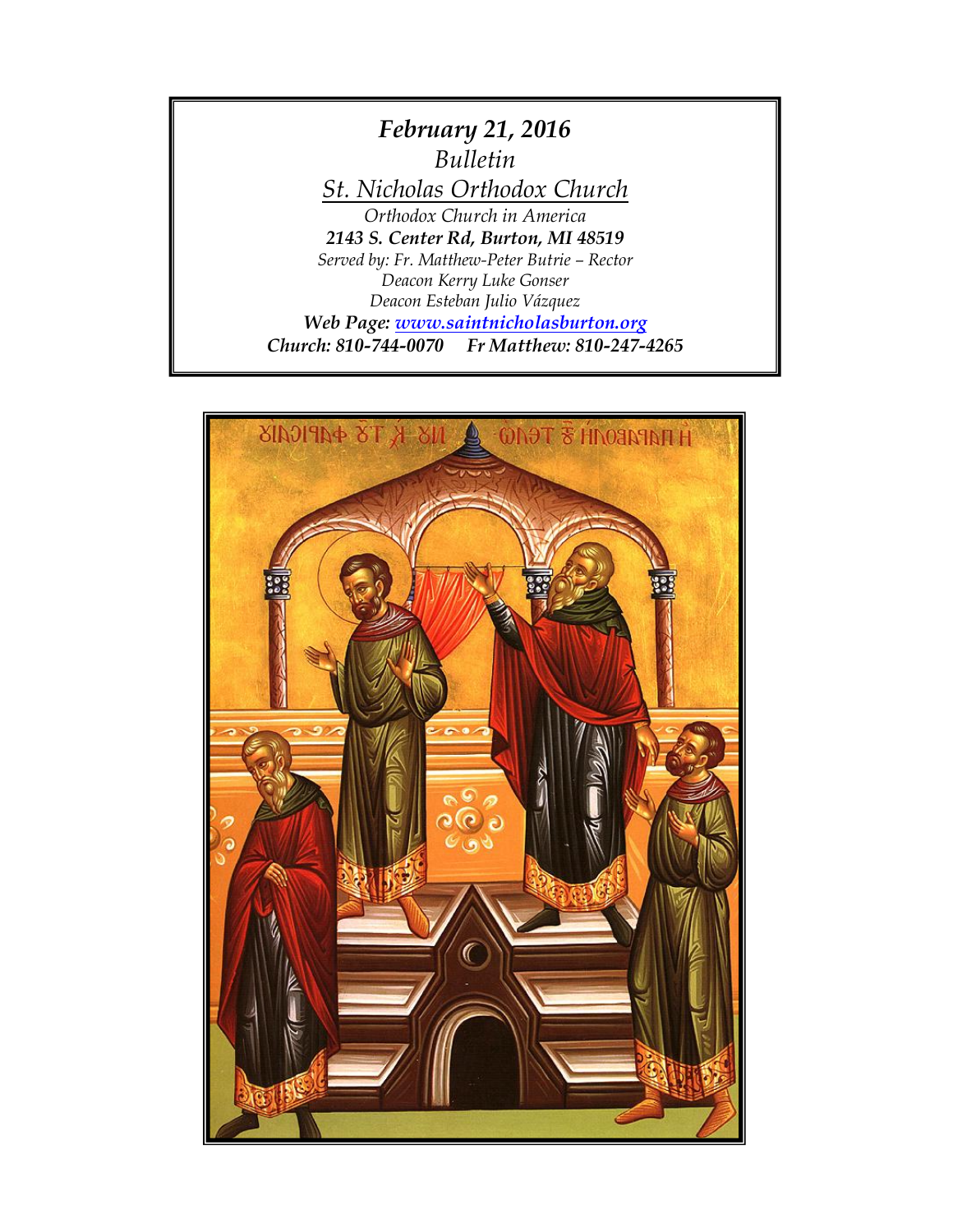**SUNDAY, FEBRUARY 21, 2016 38TH SUNDAY AFTER PENTECOST — Tone 5. SUNDAY OF THE PUBLICAN AND THE PHARISEE. Tone 5. [Beginning of the Lenten Triodion**]. **Ven. Timothy of Symbola in Bithynia (9th c.). St. Eustathius (Eustace), Archbishop of Antioch (377). St. George, Bishop of Amastris on the Black Sea (802-811). The "KOZEL'SHCHANSKAYA" Icon of the Most-holy Theotokos (1881).**

## **TROPARIA**

**(Tone 5)** Let us, the faithful, praise and worship the Word, / co-eternal with the Father and the Spirit, / born for our salvation from the Virgin; / for He willed to be lifted up on the Cross in the flesh, / to endure death, / and to raise the dead // by His glorious Resurrection.

**(Tone 4)** In truth you were revealed to your flock as a rule of faith, a model of meekness, and teacher of abstinence, so you won the heights by humility, and riches by poverty, O Holy Father Nicholas, intercede with Christ God to save our souls.

### **KONTAKION**

**(Tone 4)** Let us flee from the pride of the Pharisee! Let us learn humility from the Publican's tears! Let us cry to our Savior: "Have mercy on us, // O only merciful One!"

#### *The Prokeimenon in the Fifth Tone:* **Thou, O Lord, shalt protect us and preserve us / from this generation forever.**

*v:* **Save me, O Lord, for there is no longer any that is godly.**

### **THE READING FROM THE SECOND EPISTLE OF THE HOLY APOSTLE PAUL TO TIMOTHY**

**(3:10-15) Timothy**, my son, now you have observed my teaching, my conduct, my aim in life, my faith, my patience, my love, my steadfastness, my persecutions, my sufferings, what befell me at Antioch, at Iconium, and at Lystra, what persecutions I endured; yet from them all the Lord rescued me. Indeed all who desire to live a godly life in Christ Jesus will be persecuted, while evil men and impostors will go on from bad to worse, deceivers and deceived. But as for you, continue in what you have learned and have firmly believed, knowing from whom you learned it and how from childhood you have been acquainted with the sacred writings which are able to instruct you for salvation through faith in Christ Jesus.

### *Alleluia, Tone 5*

### *v:* **I will sing of Thy mercies, O Lord, forever; with my mouth I will proclaim Thy truth from generation to generation.**

*v:* **Thou hast said: Mercy will be established forever, and my truth will be prepared in the heavens.**



### **THE HOLY GOSPEL ACCORDING TO SAINT LUKE (18:9-14)**

At that time Jesus spoke this parable to some who trusted in themselves that they were righteous, and despised others: "Two men went up into the temple to pray, one a Pharisee and the other a tax collector. The Pharisee stood and prayed thus with himself, 'God, I thank thee that I am not like other men, extortioners, unjust, adulterers, or even like this tax collector. I fast twice a week; I give tithes of all that I get.' But the tax collector, standing far off, would not even lift up his eyes to heaven, but beat his breast, saying, `God, be merciful to me a sinner!' I tell you, this man went down to his house justified rather than the other; for everyone who exalts himself will be humbled, but he who humbles himself will be exalted."

**COMMUNION HYMN** Praise the Lord from the heavens, praise Him in the highest! Alleluia, Alleluia, Alleluia!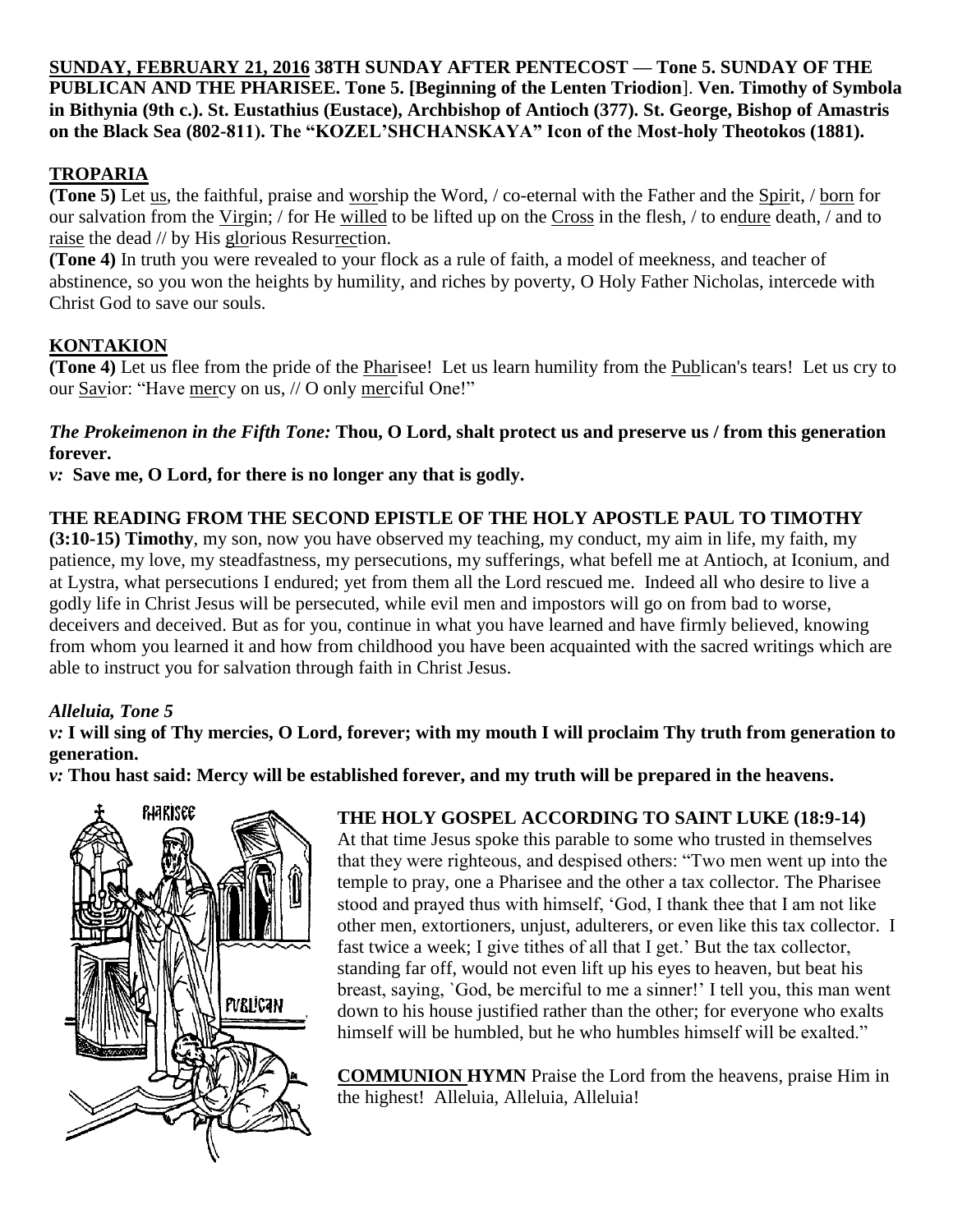### **Who do I resemble? By Fr. Steven Kostoff**

The Gospel reading at the Divine Liturgy for February 21, 2016—the first of the four pre-Lenten Sundays—is Luke 18:10-14. In it we discover our Lord's parable of the Publican and the Pharisee.

As with all of the parables of Christ, we can understand this parable in two very different ways. We can listen to it carefully, reflect upon it through the course of the week, and discern what in the parable "speaks" to us today. Or we can take a "ho-hum" attitude—essentially forgetting the parable by the time we return home from the Liturgy—while moving on to the next distraction on our busy schedules (which now includes Sundays), and conclude that the parable does not really apply to us anyway.

For those who actually "hear" the parable of the Publican and the Pharisee, the first question that may arise is very basic: Do I resemble the Publican or the Pharisee in my attitude toward God and my neighbor? Other questions follow: Am I also afflicted with self-righteous pride, as was the Pharisee of the parable, or is my goal at least the slow and patient road of learning and practicing humility? Then there is a blunt but honest question: Do I even care? Somewhat unusual for the parables is that the intention of this parable is clearly stated before Christ actually delivers it: "He also told this parable to some who trusted themselves that they were righteous and despised others" [Luke 18:9]. Is this a fair description of me when I enter the church on any given Sunday? If so, what could I possibly do to change such an attitude?

With the best of intentions, we could possibly turn this great opportunity for "self-examination" into the ho-hum approach of selective forgetfulness or remembrance, wherein we forget the parable but remember the score of whatever game was on television later in the day or evening. That would be a colossal example of a missed opportunity. Perhaps one way to spare everyone from the ho-hum approach would be to provide the insights of others during the week – Church Fathers or contemporary writers – on this parable of the Publican and the Pharisee. This way, at least the material that lends itself to meditation will be present, and then we can choose to avail ourselves of it – or not.

A good beginning could be this passage from the Blessed Augustine: "How useful and necessary a medicine is repentance. People who remember that they are only human will readily understand this. It is written: 'God resists the proud, but gives grace to the humble....' The Pharisee was not rejoicing so much in his own clean bill of health as in comparing it with the diseases of others. He came to the doctor. It would have been more worthwhile to inform him by confession of the things that were wrong with himself instead of keeping his wounds secret and having the nerve to crow over the scars of others. It is not surprising that the tax collector went away cured, since he had not been ashamed of showing where he felt pain."

February 21, 2016

# અંક્ષેત્ર અક્ષેત્ર અક્ષેત્ર અહીં અને અહીં અને અહીં અને અહીં અને અહીં અને અહીં અને અહીં અને અહીં અને

### **CANDLE INTENTIONS FOR THE HEALTH AND BLESSINGS OF**  Dan, Larissa, Anton & family, Diana & family, Maria & family Larissa Fr. Joe, Fr. Moses, Fr. Lavrenty, Deacon Anthony, Ruth, Aaron, Gloria, Laurie, Anna, Walt & Zina, Dorothy, Jeanette, Reggie, Stojan & Mira, Bosa, Rose, Joseph, Helen, Ted & Marlene, Fr. David, Gladys, my family & friends Joe Tome Sretan Rojan Dan with Blessings & Health for Stojan Prusac Sredich Family Happy Birthday & God's Blessings Stojan Prusac, Matushka Lisa, Mark Liley Stojan & Mira Prusac Special Intention Joe Tome

#### **CANDLE INTENTIONS FOR ALL THOSE IN BLESSED REPOSE**

| Her family |  |
|------------|--|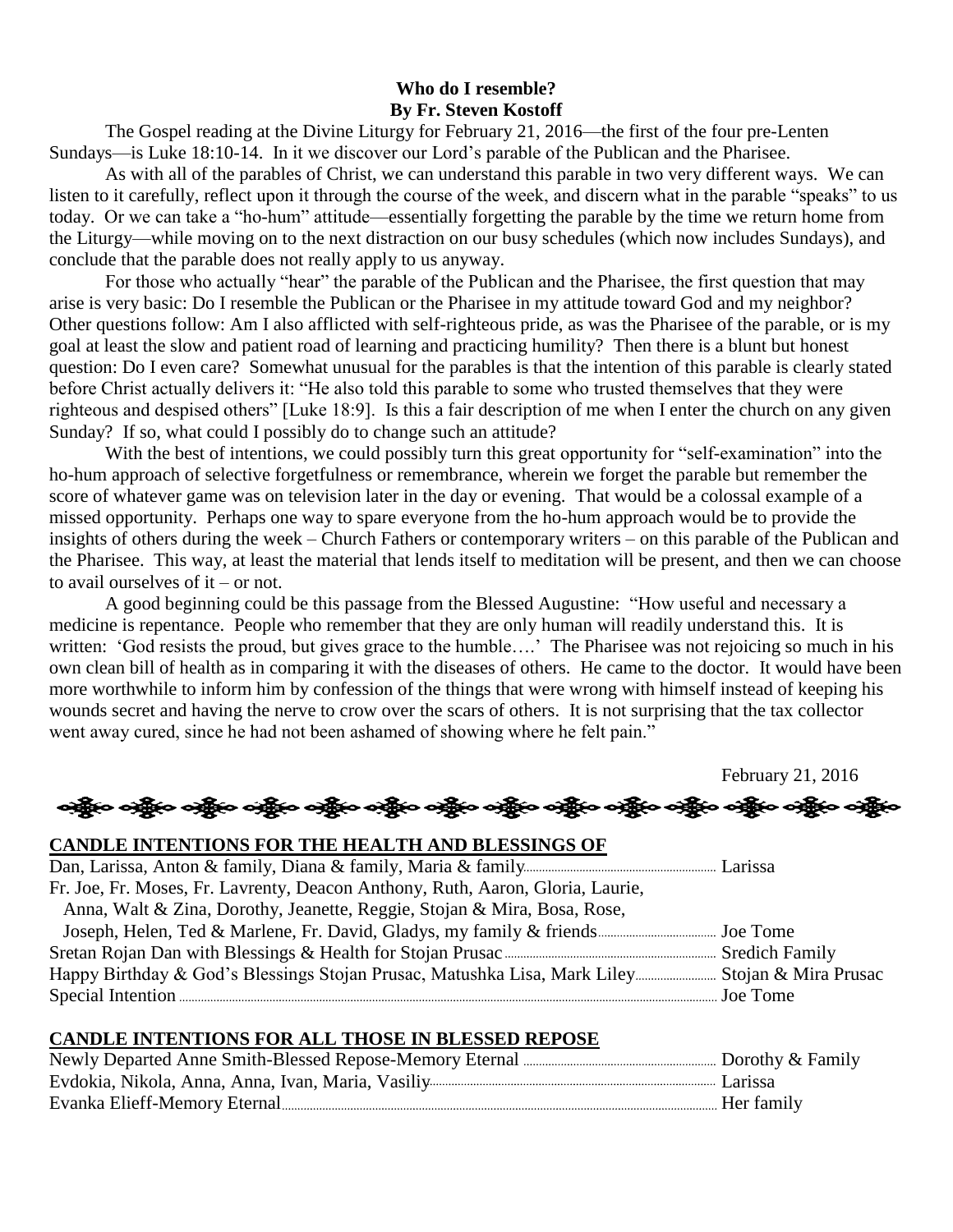|                           | Joe & Susan Oginsky  |
|---------------------------|----------------------|
| Anne Smith-Memory Eternal | Sredich Family       |
| Anne Smith-Memory Eternal | Stojan & Mira Prusac |

## ခရွိက ခရွိက ခရွိက သူမြို့ အသို့ အသို့ အသို့ အသို့ အသို့ အသို့ အသို့ အသို့ အသို့ အသို့ အသို့ အသို့ အသို့ အသို့

Welcome all of our friends and visitors to St. Nicholas! Please join us for fellowship, coffee and donuts in our parish hall.

**100th ANNIVERSARY PILGRIM ICON** There is a sign-up sheet in the narthex for parishioners to take the icon to their homes a week at a time. There is a special carrying case for the icon and a card with prayers you can offer before the image of the Mother of God.

### **CHARITY MINISTRIES**

**HOPE IN A BOX** is collecting Shampoo for February. Place the items in the Blue Box in the hall. Catholic Charities Community Closet will distribute the items. We list the needs for Hope In A Box in every monthly bulletin and are listed for a three month period.

**FOOD DRIVE** Place non-perishable food items in the other blue box in the hall.

**NORTH END SOUP KITCHEN We next serve Thursday, March 3 from 9 am to 1 pm.**

**MEATFARE LUNCHEON** sponsored by St. Juliana's Guild will be held on Sunday, March 6. The menu consists of Lasagna, Baked Chicken, Garlic Bread, Salad, Dessert and Beverage. Join us for fellowship and a wonderful homemade meal as we prepare for Lent.

**CHEESEFARE LUNCHEON** will be held on Sunday, March 13. We are in need of volunteers to help cook, set-up/serving and clean-up. There are sign-up sheets in the parish hall.

WALK FOR LIFE will be held Saturday, March 12 from 9 am to 12 pm at Carman-Ainsworth High School. Come to walk or come cheer us on. The event will help support the Answer Center for Women in Flint. This is the 100<sup>th</sup> Anniversary event for March. For more information or to register to walk see Deborah Gonser-Adams.

**VOLUNTEERS NEEDED** We are looking for two families or individuals who would be willing to give a parishioner a ride to church once a month. Pick up would be off of Saginaw Street in Grand Blanc. Please see Matushka Lisa with any questions.

**MEMORY ETERNAL +**Anne Smith fell asleep in the Lord on Sunday, February 14. +Anna was the wife of the late +Carl Smith, the mother of Diane Zambito and Nancy Laycock. Viewing and Parastas were held at Swartz Funeral Home on Thursday, February 18. Funeral services were held in church on Friday, February 19 with interment at St. Nicholas Cemetery. May God grant his servant +Anne a blessed repose and rest among the saints.

*Schedule of services and events for the week of February 21:*

Tuesday, February 23

Fr. in Toledo

| Wednesday, February 24 |                                                                |
|------------------------|----------------------------------------------------------------|
| $9:00 \text{ am}$      | Divine Liturgy                                                 |
| $11:00 \text{ am}$     | <b>Adult Education</b>                                         |
|                        | Diocesan Clergy Retreat at Dormition Monastery, Rives Junction |